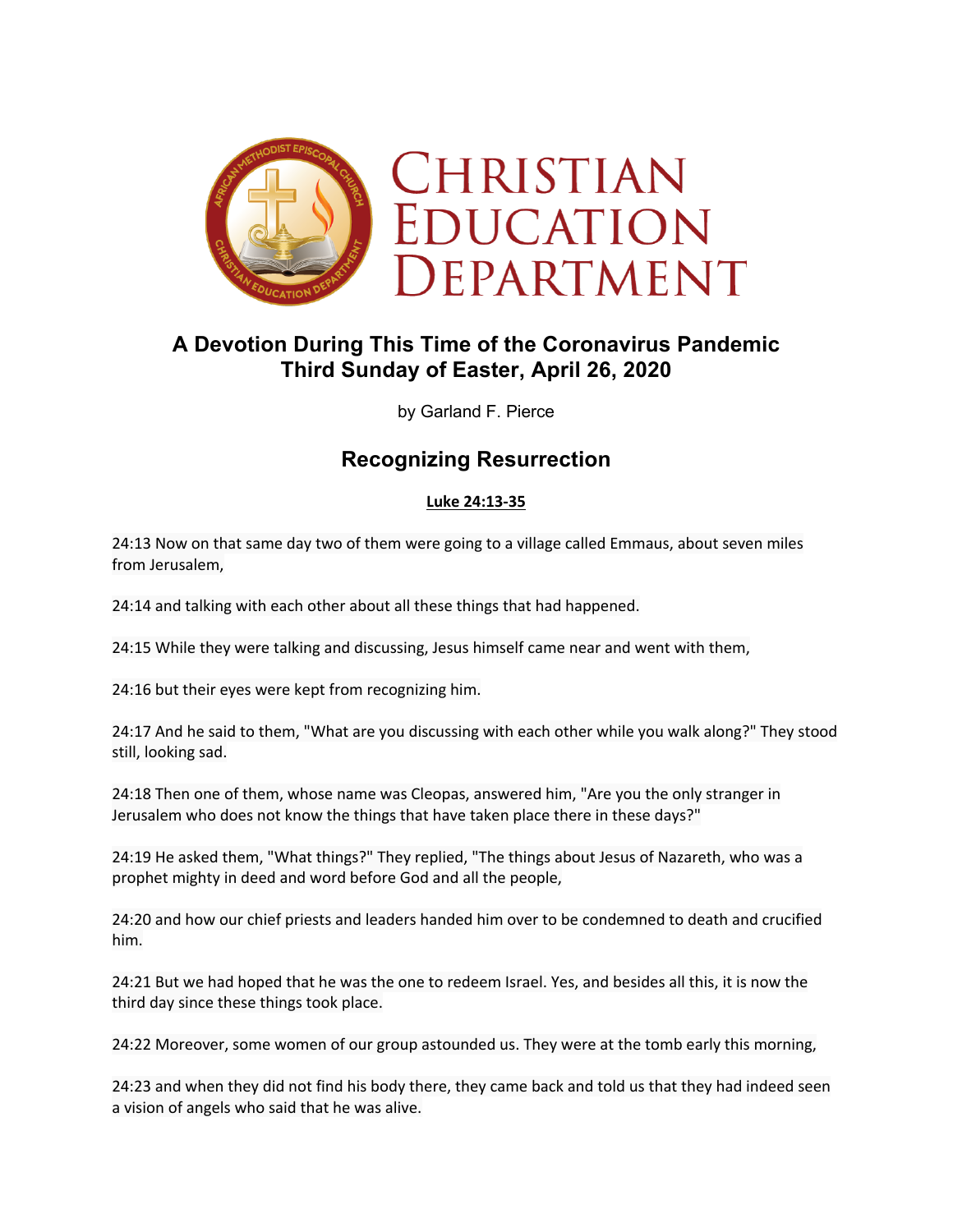24:24 Some of those who were with us went to the tomb and found it just as the women had said; but they did not see him."

24:25 Then he said to them, "Oh, how foolish you are, and how slow of heart to believe all that the prophets have declared!

24:26 Was it not necessary that the Messiah should suffer these things and then enter into his glory?"

24:27 Then beginning with Moses and all the prophets, he interpreted to them the things about himself in all the scriptures.

24:28 As they came near the village to which they were going, he walked ahead as if he were going on.

24:29 But they urged him strongly, saying, "Stay with us, because it is almost evening and the day is now nearly over." So he went in to stay with them.

24:30 When he was at the table with them, he took bread, blessed and broke it, and gave it to them.

24:31 Then their eyes were opened, and they recognized him; and he vanished from their sight.

24:32 They said to each other, "Were not our hearts burning within us while he was talking to us on the road, while he was opening the scriptures to us?"

24:33 That same hour they got up and returned to Jerusalem; and they found the eleven and their companions gathered together.

24:34 They were saying, "The Lord has risen indeed, and he has appeared to Simon!"

24:35 Then they told what had happened on the road, and how he had been made known to them in the breaking of the bread.

Easter 2020 will be recorded as historic, marked by social distancing which prevented many of the faithful from gathering in traditional ways to celebrate the Resurrection of our Lord and Savior. The coronavirus pandemic robbed many of so much; but, it has not been able to take away creativity. Easter 2020 was celebrated with virtual and drive in services, social distancing Easter parades, and virtual Easter egg and scavenger hunts. Little ones scanned rooms and screens to find prizes and symbols of new life to their delight and that of their elders. COVID-19 has cruelly stolen so much from so many; but, it has given many of us time to pause, to be, and to be together even as some of us are together apart. Many have been given time and space for reflection and recognition.

I am not certain what I would expect Jesus to do after conquering death and the grave; but, I am not certain that the first thing to come to mind would be to go on a long walk and listen to the faithful. But walk and talk with the two on the Emmaus Road is exactly what he did. After all, he was an itinerant preacher and teacher who had walked many miles and roads answering questions with questions and giving glimpses of the kindom of God.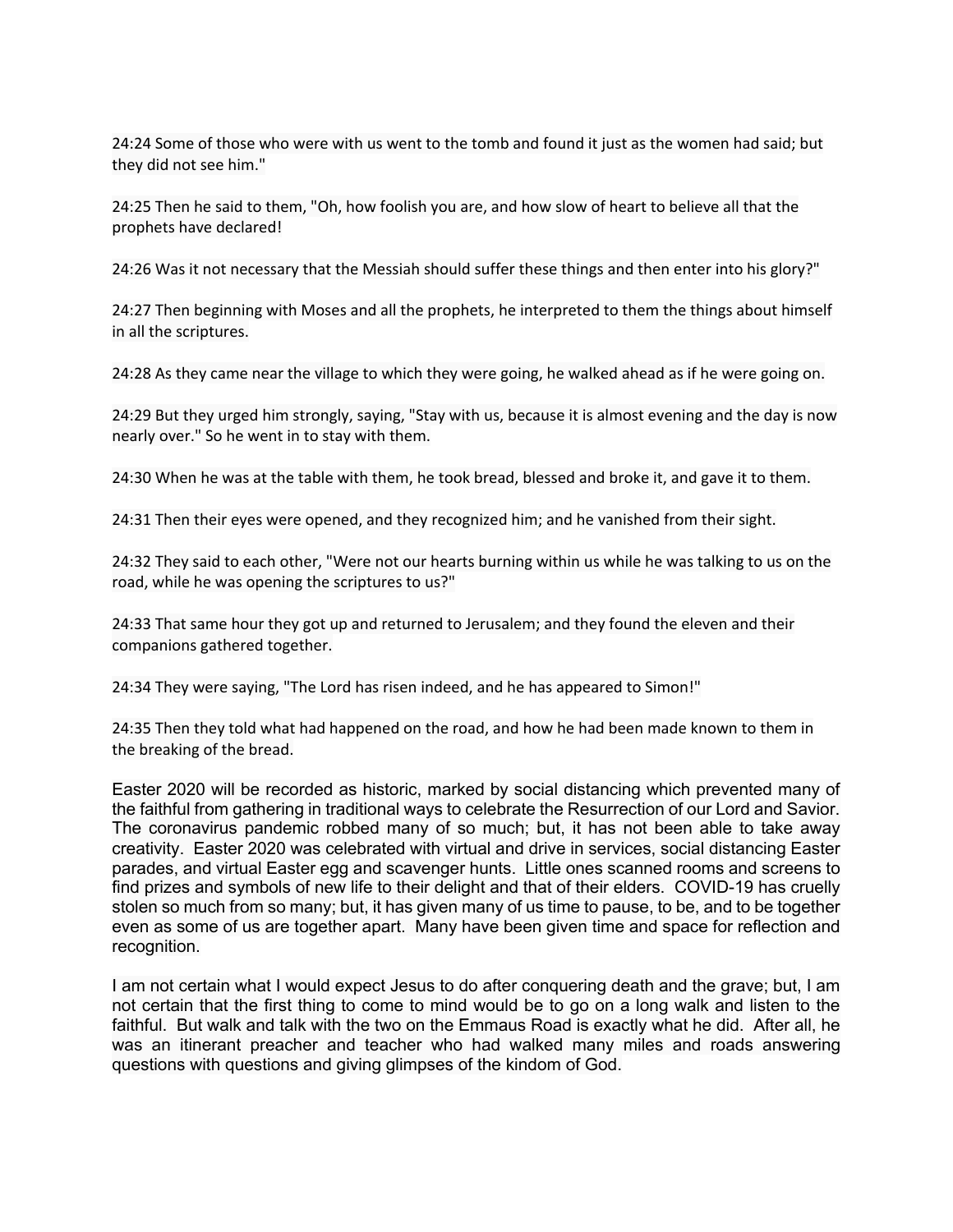I guess I would have anticipated post-resurrection urgency. I know that even as I shelter in place, ministry continues and even has intensified. Deadlines still loom, needs to be addressed and responded to intensify, To Do lists and Zoom calls multiply, all while the total numbers of unemployed and uncertain and inflected and affected increase. While some rush to reopen because of the demands of the economy, capitalism, racism, and greed, faithful ministry also feels compelled by the urgency of NOW!

Surely, the risen Jesus has somewhere he needs to be. Surely, he has some urgent ministry matters to claim his attention. Yet, when invited in by the faithful to dine and spend time with them, he accepts. After all, he was the one who declared later that he stands at the door and knocks and if any hears and opens, he will come in. His urgent ministry matter is to come in and share. After all, he is Immanuel—God with us.

The Resurrected One takes time—time to walk along with the faithful as they question themselves and him, as they grieve and try to figure out how to go on in the midst of uncertainty, fear, and death. The Resurrected One takes time—to sit, tarry, share, and bless and break bread. Something about that blessing and breaking of the bread by the Bread of Life caused the faithful to recognize Resurrection. Then, the pace picks up. He vanishes; they get up right away to go and tell, "The Lord has risen indeed, and he has appeared to Simon!"

COVID-19 has robbed us of much. Now, for far too many, their scavenger hunts are for bread. Still it has given many of us time and space to recognize Resurrection in the breaking of bread in fellowship and sharing. In due time, the pace will pick up for most of us. Try not to let the urgency of now rob you of this time and space. **Recognize!**

**TALK:** Take a moment to be silent, reflect and/or share—what have you recognized during this period of pandemic that you had not recognized before? Have you recognized signs of new life? What? Who? Where? How?

**PRAY:** Lord, you are so patient with us. You brought us through Easter when we rejoiced at the news of the resurrection of your Son our Savior. You were with us in the upper room when we remained hidden out of our fears, sharing with Thomas our doubts and anxieties. Now you come to us on the road. You come to us in our everyday lives, moving out of our traditional settings of worship into the work world. But we aren't always ready for you and don't always see you or feel your presence. We let so many things crowd in on our lives and these intrusions blot out our awareness of your presence. Forgive our inattentiveness and our stubbornness. Help us keep our hearts open to you, to see and tell the good things you have done in our lives. For we ask this in Jesus' name. AMEN.

Adapted from https://www.ministrymatters.com/worship/entry/1028/worship-connection-april-26-2020

#### **ACT:**

1.If you are able and so moved, donate to a local food bank or pantry so that others might be able to "find and break bread."

\*2. Refer to the youth and family activity that accompanies this devotion.